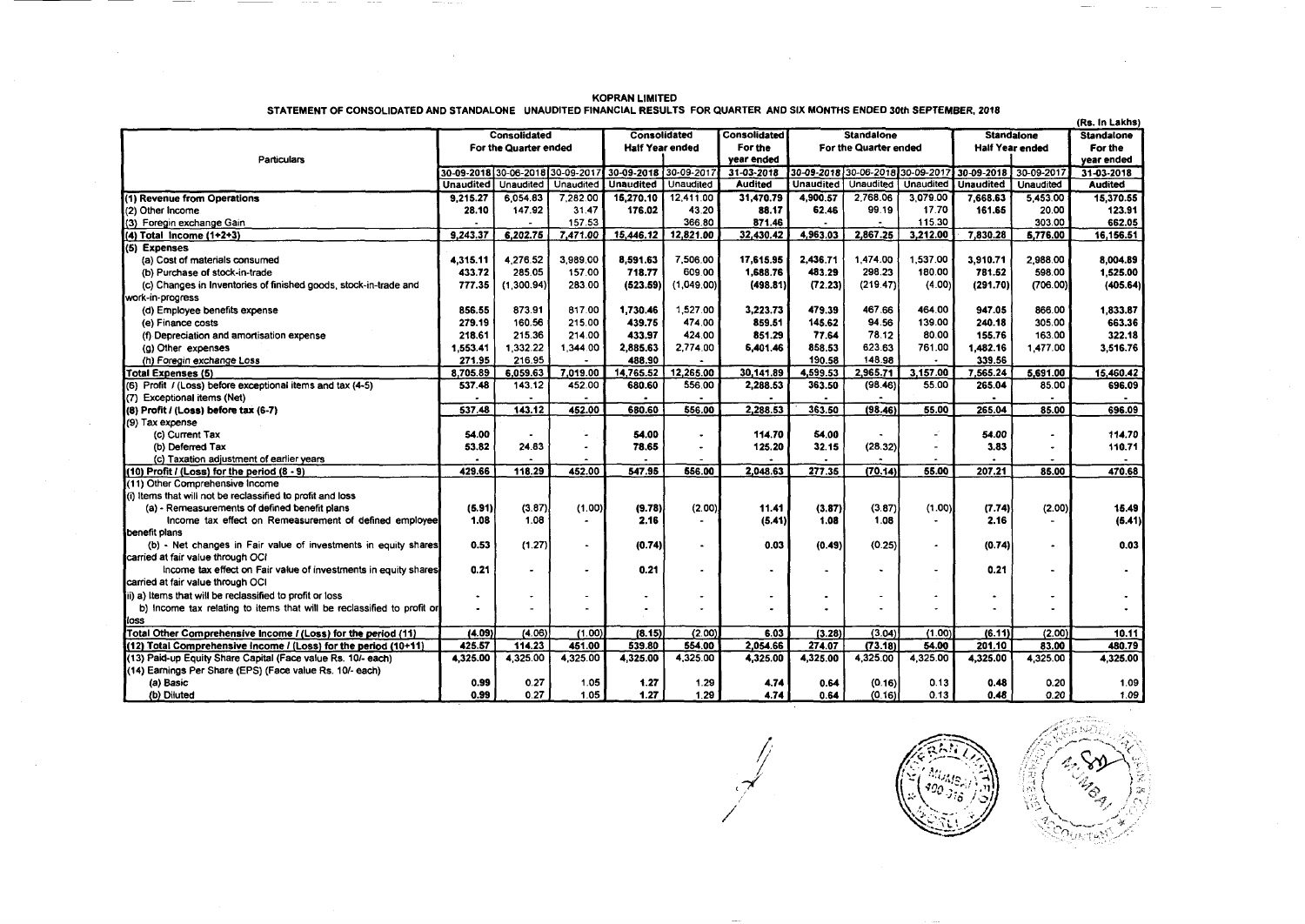Notes:-

1) The Statement of standalone and consolidated financial results have been prepared in accordance with Indian Accounting Standards (Ind AS) prescribed under Section 133 of the Companies Act 2013, read with Rule 3 of the Companies (Indian Accounting Standards) Rules, 2015, Companies (Indian Accounting standards) (Amendment) Rules, 2016 and other accounting principles generally accepted in India. There is no minority interest.

2) The above standalone and consolidated financial results have been reviewed by the Audit Committee and approved by the Board of Directors at its meeting held on 05th November, 2018 and have been subjected to limited revi by the Statutory Auditors of the Company.

3) According to the requiremenls of Ind AS and SEBI (Listing Obligations and Disclosure Requirements) Regulations, 2015, revenue for the corrosponding previous six months ended 30 September 2017 and year ended 31 March 2018 were and are reported inclusive of Excise Duty. The Goverment of India has Implemented Goods and service tax (GST) from 01 July 2017 replacing excise duty. Service Tax and various other indirect taxes. As per Ind AS 1 revenue for the quarter ended 30 September, 2018, 30 June 2018, and 30 September 2017, is reported net of GST. Had the previously reported revenue shown net of excise duty, comparative revenue of the Company would have been as follows:

| <b>Particulars</b>          | Consolidated  |          |                 | Consolidated                                              |                       | Consolidated  | Standalone |                     | Standalone |                                                   | Standalone  |           |
|-----------------------------|---------------|----------|-----------------|-----------------------------------------------------------|-----------------------|---------------|------------|---------------------|------------|---------------------------------------------------|-------------|-----------|
|                             | Quarter ended |          | Half Year ended |                                                           | For the year<br>ended | Quarter ended |            | Half Year ended     |            | For year ended                                    |             |           |
|                             |               |          |                 | 30-Sep-18 30-Jun-18 30-Sep-17 30-Sep-18 30-Sep-17         |                       | 31-Mar-18     |            |                     |            | 30-Sep-18 30-Jun-18 30-Sep-17 30-Sep-18 30-Sep-17 |             | 31-Mar-18 |
|                             |               |          |                 | Unaudited   Unaudited   Unaudited   Unaudited   Unaudited |                       | Audited       |            |                     |            | Unaudited J Unaudited J Unaudited J Unaudited 1   | l Unaudited | Audited   |
| Revenue from Operations     | 9.215.27      | 6.054.83 | 7.282.00        |                                                           | 15.270.10 12.411.00 1 | 31,470.79     |            | 4.900.57   2.768.06 | 3.079.00   | / 668.63                                          | 5.453.00    | 15.370.55 |
| Less: Excise Duty           |               |          |                 |                                                           | (139.00)              | (138.81)      |            |                     |            |                                                   | (1.00)      | (0.78).   |
| Net Revenue from Opeartions | 9.215.27      | 6.054.83 | .282.00         | 15.270.10                                                 | 12.272.00             | 31.331.98     | 4.900.57   | 2.768.06            | 3.079.00   | 7.668.63                                          | 5.452.00    | 15.369.77 |

5) The Company is engaged primarily in the Pharmaceuticals business and there are *no* separate repcrtable segments as per Ind AS 108 on " Operating Segment Reporting".

6) Figures for the previous periOd have been regrouped or reclassified, wherever necessary to make them comparable with the figures of the current period.



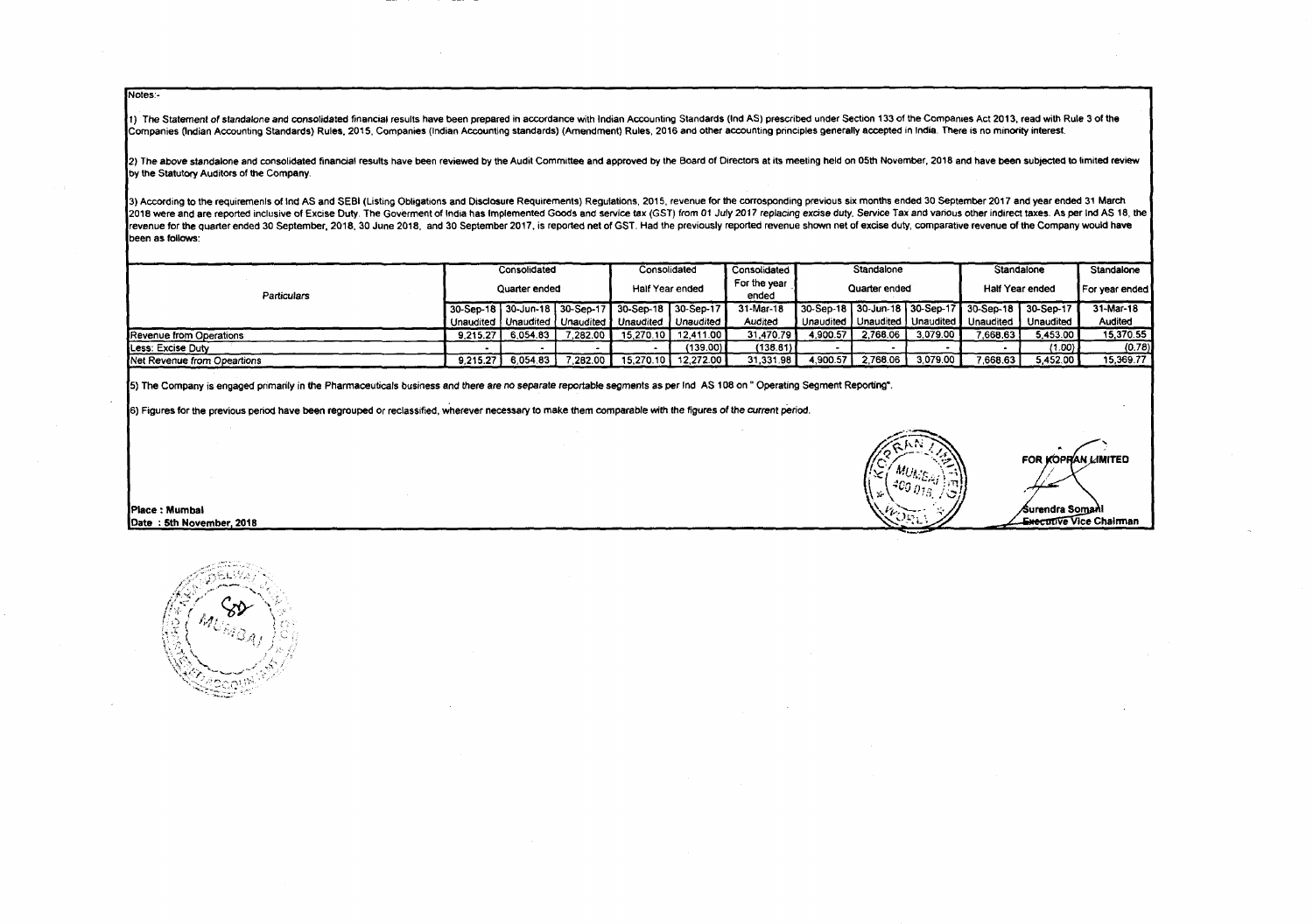7) Standalone / Consolidated Statement of Assets and Liability:

| <b>Standalone</b><br>Consolidated<br>As at<br>As at<br>As at<br>As at<br><b>Particulars</b><br>31-03-2018<br>30-09-2018<br>30-09-2018<br>31-03-2018<br><b>Unaudited</b><br><b>Audited</b><br><b>Unaudited</b><br><b>Audited</b><br><b>ASSETS</b><br>1. Non-current assets<br>Property, Plant and Equipment<br>10,433.03<br>10,218.37<br>3,713.25<br>3,804.91<br>Capital work-in-progress<br>2,339.64<br>737.12<br>562.51<br>Goodwill<br>0.58<br>0.58<br>Other Intangible Assets<br>23.97<br>9.96<br>9.03<br>9.96<br>intangible assets under development<br>256.24<br>402.58<br>304.02<br>256.24<br><b>Financial Assets</b><br>Investments<br>4.91<br>4.17<br>15,722.23<br>15,691.72<br>Loans<br>188.88<br>193.49<br>131.82<br>129.05<br>Deferred tax assets (net)<br>376.04<br>374.58<br>374.58<br>376.04<br>Other non-current assets<br>248.54<br>164.79<br>22.42<br>26.12<br>13,805.92<br>12,171.55<br>20,839.86<br>20,822.19<br><b>Total Non-current assets</b><br>2. Current assets<br>Inventories<br>7,101.24<br>8,634.29<br>3,630.58<br>2,975.45<br><b>Financial Assets</b><br>Trade receivables<br>6,464.16<br>5.991.49<br>2,051.70<br>2,013.03<br>44.02<br>Cash and cash equivalents<br>49.55<br>26.94<br>26.89<br>Bank Balances other than cash and cash equivalents above<br>374.37<br>573.56<br>84.20<br>125.92<br>Loans<br>512.87<br>547.86<br>493.06<br>487.29<br><b>Others</b><br>254.74<br>1.68<br>760.50<br>236.51<br>Current tax assets (net)<br>5.36<br>6.21<br>6.21<br><b>Other Current Assets</b><br>3,758.99<br>4,369.97<br>2,729.66<br>3,349.58<br>19,329.45<br>9,782.80<br><b>Total Current Assets</b><br>19,360.91<br>9,214.72<br>Total Assets<br>33,135.37<br>31,532.46<br>30,622.66<br>30,036.91<br><b>EQUITY AND LIABILITIES</b><br><b>Equity</b><br>4,324.89<br>4,324.89<br><b>Equity Share Capital</b><br>4,324.89<br>4,324.89<br>10,708.76<br>10,145.94<br>16,450.98<br>16,249.86<br><b>Other Equity</b><br>14,470.83<br>20,775.87<br>15,033.65<br>20,574.75<br><b>Total Equity</b><br><b>Liabilities</b><br>1. Non-current liabilities<br><b>Financial liabilities</b><br>2,992.10<br>2,189.18<br>4,433.96<br>2,709.17<br><b>Borrowings</b><br>514.35<br>312.37<br>562.90<br>281.49<br><b>Provisions</b><br>89.31<br>14.48<br>Deferred tax liabilities (net)<br>3,021.54<br>2,470.67<br>5,086.17<br>3,520.93<br><b>Total Non-Current Liabilities</b><br>2. Current Liabilities<br><b>Financial Liabilities</b><br>5,211.41<br>4,387.21<br>1,667.35<br>2,356.45<br>Borrowings<br>5,429.13<br>6,154.12<br>3,510.66<br>2,977.21<br>Trade payables<br>1,755.86<br>1,307.77<br><b>Other Financial Liabilities</b><br>2,521.16<br>1,377.83<br>273.92<br>208.75<br>613.22<br>208.66<br>Other current liabilities<br>64.83<br>60.75<br>60.75<br><b>Provisions</b><br>64.83<br>80.56<br>80.56<br>Current tax liabilities (Net)<br><b>Total Current Liabilities</b><br>13,015.55<br>13,540.70<br>6,825.25<br>6,991.49<br><b>Total Equity and Liabilities</b><br>33, 135.37<br>31,532.46<br>30,622.66<br>30,036.91 | (Rs. in Lakhs) |  |  |        |  |  |  |  |  |
|----------------------------------------------------------------------------------------------------------------------------------------------------------------------------------------------------------------------------------------------------------------------------------------------------------------------------------------------------------------------------------------------------------------------------------------------------------------------------------------------------------------------------------------------------------------------------------------------------------------------------------------------------------------------------------------------------------------------------------------------------------------------------------------------------------------------------------------------------------------------------------------------------------------------------------------------------------------------------------------------------------------------------------------------------------------------------------------------------------------------------------------------------------------------------------------------------------------------------------------------------------------------------------------------------------------------------------------------------------------------------------------------------------------------------------------------------------------------------------------------------------------------------------------------------------------------------------------------------------------------------------------------------------------------------------------------------------------------------------------------------------------------------------------------------------------------------------------------------------------------------------------------------------------------------------------------------------------------------------------------------------------------------------------------------------------------------------------------------------------------------------------------------------------------------------------------------------------------------------------------------------------------------------------------------------------------------------------------------------------------------------------------------------------------------------------------------------------------------------------------------------------------------------------------------------------------------------------------------------------------------------------------------------------------------------------------------------------------------------------------------------------------------------------------------------------------------------------------------------------------------------------------------------------------------------------------------------------------------------------------------------------------------------------|----------------|--|--|--------|--|--|--|--|--|
|                                                                                                                                                                                                                                                                                                                                                                                                                                                                                                                                                                                                                                                                                                                                                                                                                                                                                                                                                                                                                                                                                                                                                                                                                                                                                                                                                                                                                                                                                                                                                                                                                                                                                                                                                                                                                                                                                                                                                                                                                                                                                                                                                                                                                                                                                                                                                                                                                                                                                                                                                                                                                                                                                                                                                                                                                                                                                                                                                                                                                                        |                |  |  |        |  |  |  |  |  |
|                                                                                                                                                                                                                                                                                                                                                                                                                                                                                                                                                                                                                                                                                                                                                                                                                                                                                                                                                                                                                                                                                                                                                                                                                                                                                                                                                                                                                                                                                                                                                                                                                                                                                                                                                                                                                                                                                                                                                                                                                                                                                                                                                                                                                                                                                                                                                                                                                                                                                                                                                                                                                                                                                                                                                                                                                                                                                                                                                                                                                                        |                |  |  |        |  |  |  |  |  |
|                                                                                                                                                                                                                                                                                                                                                                                                                                                                                                                                                                                                                                                                                                                                                                                                                                                                                                                                                                                                                                                                                                                                                                                                                                                                                                                                                                                                                                                                                                                                                                                                                                                                                                                                                                                                                                                                                                                                                                                                                                                                                                                                                                                                                                                                                                                                                                                                                                                                                                                                                                                                                                                                                                                                                                                                                                                                                                                                                                                                                                        |                |  |  |        |  |  |  |  |  |
|                                                                                                                                                                                                                                                                                                                                                                                                                                                                                                                                                                                                                                                                                                                                                                                                                                                                                                                                                                                                                                                                                                                                                                                                                                                                                                                                                                                                                                                                                                                                                                                                                                                                                                                                                                                                                                                                                                                                                                                                                                                                                                                                                                                                                                                                                                                                                                                                                                                                                                                                                                                                                                                                                                                                                                                                                                                                                                                                                                                                                                        |                |  |  |        |  |  |  |  |  |
|                                                                                                                                                                                                                                                                                                                                                                                                                                                                                                                                                                                                                                                                                                                                                                                                                                                                                                                                                                                                                                                                                                                                                                                                                                                                                                                                                                                                                                                                                                                                                                                                                                                                                                                                                                                                                                                                                                                                                                                                                                                                                                                                                                                                                                                                                                                                                                                                                                                                                                                                                                                                                                                                                                                                                                                                                                                                                                                                                                                                                                        |                |  |  |        |  |  |  |  |  |
|                                                                                                                                                                                                                                                                                                                                                                                                                                                                                                                                                                                                                                                                                                                                                                                                                                                                                                                                                                                                                                                                                                                                                                                                                                                                                                                                                                                                                                                                                                                                                                                                                                                                                                                                                                                                                                                                                                                                                                                                                                                                                                                                                                                                                                                                                                                                                                                                                                                                                                                                                                                                                                                                                                                                                                                                                                                                                                                                                                                                                                        |                |  |  |        |  |  |  |  |  |
|                                                                                                                                                                                                                                                                                                                                                                                                                                                                                                                                                                                                                                                                                                                                                                                                                                                                                                                                                                                                                                                                                                                                                                                                                                                                                                                                                                                                                                                                                                                                                                                                                                                                                                                                                                                                                                                                                                                                                                                                                                                                                                                                                                                                                                                                                                                                                                                                                                                                                                                                                                                                                                                                                                                                                                                                                                                                                                                                                                                                                                        |                |  |  |        |  |  |  |  |  |
|                                                                                                                                                                                                                                                                                                                                                                                                                                                                                                                                                                                                                                                                                                                                                                                                                                                                                                                                                                                                                                                                                                                                                                                                                                                                                                                                                                                                                                                                                                                                                                                                                                                                                                                                                                                                                                                                                                                                                                                                                                                                                                                                                                                                                                                                                                                                                                                                                                                                                                                                                                                                                                                                                                                                                                                                                                                                                                                                                                                                                                        |                |  |  | 528.15 |  |  |  |  |  |
|                                                                                                                                                                                                                                                                                                                                                                                                                                                                                                                                                                                                                                                                                                                                                                                                                                                                                                                                                                                                                                                                                                                                                                                                                                                                                                                                                                                                                                                                                                                                                                                                                                                                                                                                                                                                                                                                                                                                                                                                                                                                                                                                                                                                                                                                                                                                                                                                                                                                                                                                                                                                                                                                                                                                                                                                                                                                                                                                                                                                                                        |                |  |  |        |  |  |  |  |  |
|                                                                                                                                                                                                                                                                                                                                                                                                                                                                                                                                                                                                                                                                                                                                                                                                                                                                                                                                                                                                                                                                                                                                                                                                                                                                                                                                                                                                                                                                                                                                                                                                                                                                                                                                                                                                                                                                                                                                                                                                                                                                                                                                                                                                                                                                                                                                                                                                                                                                                                                                                                                                                                                                                                                                                                                                                                                                                                                                                                                                                                        |                |  |  |        |  |  |  |  |  |
|                                                                                                                                                                                                                                                                                                                                                                                                                                                                                                                                                                                                                                                                                                                                                                                                                                                                                                                                                                                                                                                                                                                                                                                                                                                                                                                                                                                                                                                                                                                                                                                                                                                                                                                                                                                                                                                                                                                                                                                                                                                                                                                                                                                                                                                                                                                                                                                                                                                                                                                                                                                                                                                                                                                                                                                                                                                                                                                                                                                                                                        |                |  |  |        |  |  |  |  |  |
|                                                                                                                                                                                                                                                                                                                                                                                                                                                                                                                                                                                                                                                                                                                                                                                                                                                                                                                                                                                                                                                                                                                                                                                                                                                                                                                                                                                                                                                                                                                                                                                                                                                                                                                                                                                                                                                                                                                                                                                                                                                                                                                                                                                                                                                                                                                                                                                                                                                                                                                                                                                                                                                                                                                                                                                                                                                                                                                                                                                                                                        |                |  |  |        |  |  |  |  |  |
|                                                                                                                                                                                                                                                                                                                                                                                                                                                                                                                                                                                                                                                                                                                                                                                                                                                                                                                                                                                                                                                                                                                                                                                                                                                                                                                                                                                                                                                                                                                                                                                                                                                                                                                                                                                                                                                                                                                                                                                                                                                                                                                                                                                                                                                                                                                                                                                                                                                                                                                                                                                                                                                                                                                                                                                                                                                                                                                                                                                                                                        |                |  |  |        |  |  |  |  |  |
|                                                                                                                                                                                                                                                                                                                                                                                                                                                                                                                                                                                                                                                                                                                                                                                                                                                                                                                                                                                                                                                                                                                                                                                                                                                                                                                                                                                                                                                                                                                                                                                                                                                                                                                                                                                                                                                                                                                                                                                                                                                                                                                                                                                                                                                                                                                                                                                                                                                                                                                                                                                                                                                                                                                                                                                                                                                                                                                                                                                                                                        |                |  |  |        |  |  |  |  |  |
|                                                                                                                                                                                                                                                                                                                                                                                                                                                                                                                                                                                                                                                                                                                                                                                                                                                                                                                                                                                                                                                                                                                                                                                                                                                                                                                                                                                                                                                                                                                                                                                                                                                                                                                                                                                                                                                                                                                                                                                                                                                                                                                                                                                                                                                                                                                                                                                                                                                                                                                                                                                                                                                                                                                                                                                                                                                                                                                                                                                                                                        |                |  |  |        |  |  |  |  |  |
|                                                                                                                                                                                                                                                                                                                                                                                                                                                                                                                                                                                                                                                                                                                                                                                                                                                                                                                                                                                                                                                                                                                                                                                                                                                                                                                                                                                                                                                                                                                                                                                                                                                                                                                                                                                                                                                                                                                                                                                                                                                                                                                                                                                                                                                                                                                                                                                                                                                                                                                                                                                                                                                                                                                                                                                                                                                                                                                                                                                                                                        |                |  |  |        |  |  |  |  |  |
|                                                                                                                                                                                                                                                                                                                                                                                                                                                                                                                                                                                                                                                                                                                                                                                                                                                                                                                                                                                                                                                                                                                                                                                                                                                                                                                                                                                                                                                                                                                                                                                                                                                                                                                                                                                                                                                                                                                                                                                                                                                                                                                                                                                                                                                                                                                                                                                                                                                                                                                                                                                                                                                                                                                                                                                                                                                                                                                                                                                                                                        |                |  |  |        |  |  |  |  |  |
|                                                                                                                                                                                                                                                                                                                                                                                                                                                                                                                                                                                                                                                                                                                                                                                                                                                                                                                                                                                                                                                                                                                                                                                                                                                                                                                                                                                                                                                                                                                                                                                                                                                                                                                                                                                                                                                                                                                                                                                                                                                                                                                                                                                                                                                                                                                                                                                                                                                                                                                                                                                                                                                                                                                                                                                                                                                                                                                                                                                                                                        |                |  |  |        |  |  |  |  |  |
|                                                                                                                                                                                                                                                                                                                                                                                                                                                                                                                                                                                                                                                                                                                                                                                                                                                                                                                                                                                                                                                                                                                                                                                                                                                                                                                                                                                                                                                                                                                                                                                                                                                                                                                                                                                                                                                                                                                                                                                                                                                                                                                                                                                                                                                                                                                                                                                                                                                                                                                                                                                                                                                                                                                                                                                                                                                                                                                                                                                                                                        |                |  |  |        |  |  |  |  |  |
|                                                                                                                                                                                                                                                                                                                                                                                                                                                                                                                                                                                                                                                                                                                                                                                                                                                                                                                                                                                                                                                                                                                                                                                                                                                                                                                                                                                                                                                                                                                                                                                                                                                                                                                                                                                                                                                                                                                                                                                                                                                                                                                                                                                                                                                                                                                                                                                                                                                                                                                                                                                                                                                                                                                                                                                                                                                                                                                                                                                                                                        |                |  |  |        |  |  |  |  |  |
|                                                                                                                                                                                                                                                                                                                                                                                                                                                                                                                                                                                                                                                                                                                                                                                                                                                                                                                                                                                                                                                                                                                                                                                                                                                                                                                                                                                                                                                                                                                                                                                                                                                                                                                                                                                                                                                                                                                                                                                                                                                                                                                                                                                                                                                                                                                                                                                                                                                                                                                                                                                                                                                                                                                                                                                                                                                                                                                                                                                                                                        |                |  |  |        |  |  |  |  |  |
|                                                                                                                                                                                                                                                                                                                                                                                                                                                                                                                                                                                                                                                                                                                                                                                                                                                                                                                                                                                                                                                                                                                                                                                                                                                                                                                                                                                                                                                                                                                                                                                                                                                                                                                                                                                                                                                                                                                                                                                                                                                                                                                                                                                                                                                                                                                                                                                                                                                                                                                                                                                                                                                                                                                                                                                                                                                                                                                                                                                                                                        |                |  |  |        |  |  |  |  |  |
|                                                                                                                                                                                                                                                                                                                                                                                                                                                                                                                                                                                                                                                                                                                                                                                                                                                                                                                                                                                                                                                                                                                                                                                                                                                                                                                                                                                                                                                                                                                                                                                                                                                                                                                                                                                                                                                                                                                                                                                                                                                                                                                                                                                                                                                                                                                                                                                                                                                                                                                                                                                                                                                                                                                                                                                                                                                                                                                                                                                                                                        |                |  |  |        |  |  |  |  |  |
|                                                                                                                                                                                                                                                                                                                                                                                                                                                                                                                                                                                                                                                                                                                                                                                                                                                                                                                                                                                                                                                                                                                                                                                                                                                                                                                                                                                                                                                                                                                                                                                                                                                                                                                                                                                                                                                                                                                                                                                                                                                                                                                                                                                                                                                                                                                                                                                                                                                                                                                                                                                                                                                                                                                                                                                                                                                                                                                                                                                                                                        |                |  |  |        |  |  |  |  |  |
|                                                                                                                                                                                                                                                                                                                                                                                                                                                                                                                                                                                                                                                                                                                                                                                                                                                                                                                                                                                                                                                                                                                                                                                                                                                                                                                                                                                                                                                                                                                                                                                                                                                                                                                                                                                                                                                                                                                                                                                                                                                                                                                                                                                                                                                                                                                                                                                                                                                                                                                                                                                                                                                                                                                                                                                                                                                                                                                                                                                                                                        |                |  |  |        |  |  |  |  |  |
|                                                                                                                                                                                                                                                                                                                                                                                                                                                                                                                                                                                                                                                                                                                                                                                                                                                                                                                                                                                                                                                                                                                                                                                                                                                                                                                                                                                                                                                                                                                                                                                                                                                                                                                                                                                                                                                                                                                                                                                                                                                                                                                                                                                                                                                                                                                                                                                                                                                                                                                                                                                                                                                                                                                                                                                                                                                                                                                                                                                                                                        |                |  |  |        |  |  |  |  |  |
|                                                                                                                                                                                                                                                                                                                                                                                                                                                                                                                                                                                                                                                                                                                                                                                                                                                                                                                                                                                                                                                                                                                                                                                                                                                                                                                                                                                                                                                                                                                                                                                                                                                                                                                                                                                                                                                                                                                                                                                                                                                                                                                                                                                                                                                                                                                                                                                                                                                                                                                                                                                                                                                                                                                                                                                                                                                                                                                                                                                                                                        |                |  |  |        |  |  |  |  |  |
|                                                                                                                                                                                                                                                                                                                                                                                                                                                                                                                                                                                                                                                                                                                                                                                                                                                                                                                                                                                                                                                                                                                                                                                                                                                                                                                                                                                                                                                                                                                                                                                                                                                                                                                                                                                                                                                                                                                                                                                                                                                                                                                                                                                                                                                                                                                                                                                                                                                                                                                                                                                                                                                                                                                                                                                                                                                                                                                                                                                                                                        |                |  |  |        |  |  |  |  |  |
|                                                                                                                                                                                                                                                                                                                                                                                                                                                                                                                                                                                                                                                                                                                                                                                                                                                                                                                                                                                                                                                                                                                                                                                                                                                                                                                                                                                                                                                                                                                                                                                                                                                                                                                                                                                                                                                                                                                                                                                                                                                                                                                                                                                                                                                                                                                                                                                                                                                                                                                                                                                                                                                                                                                                                                                                                                                                                                                                                                                                                                        |                |  |  |        |  |  |  |  |  |
|                                                                                                                                                                                                                                                                                                                                                                                                                                                                                                                                                                                                                                                                                                                                                                                                                                                                                                                                                                                                                                                                                                                                                                                                                                                                                                                                                                                                                                                                                                                                                                                                                                                                                                                                                                                                                                                                                                                                                                                                                                                                                                                                                                                                                                                                                                                                                                                                                                                                                                                                                                                                                                                                                                                                                                                                                                                                                                                                                                                                                                        |                |  |  |        |  |  |  |  |  |
|                                                                                                                                                                                                                                                                                                                                                                                                                                                                                                                                                                                                                                                                                                                                                                                                                                                                                                                                                                                                                                                                                                                                                                                                                                                                                                                                                                                                                                                                                                                                                                                                                                                                                                                                                                                                                                                                                                                                                                                                                                                                                                                                                                                                                                                                                                                                                                                                                                                                                                                                                                                                                                                                                                                                                                                                                                                                                                                                                                                                                                        |                |  |  |        |  |  |  |  |  |
|                                                                                                                                                                                                                                                                                                                                                                                                                                                                                                                                                                                                                                                                                                                                                                                                                                                                                                                                                                                                                                                                                                                                                                                                                                                                                                                                                                                                                                                                                                                                                                                                                                                                                                                                                                                                                                                                                                                                                                                                                                                                                                                                                                                                                                                                                                                                                                                                                                                                                                                                                                                                                                                                                                                                                                                                                                                                                                                                                                                                                                        |                |  |  |        |  |  |  |  |  |
|                                                                                                                                                                                                                                                                                                                                                                                                                                                                                                                                                                                                                                                                                                                                                                                                                                                                                                                                                                                                                                                                                                                                                                                                                                                                                                                                                                                                                                                                                                                                                                                                                                                                                                                                                                                                                                                                                                                                                                                                                                                                                                                                                                                                                                                                                                                                                                                                                                                                                                                                                                                                                                                                                                                                                                                                                                                                                                                                                                                                                                        |                |  |  |        |  |  |  |  |  |
|                                                                                                                                                                                                                                                                                                                                                                                                                                                                                                                                                                                                                                                                                                                                                                                                                                                                                                                                                                                                                                                                                                                                                                                                                                                                                                                                                                                                                                                                                                                                                                                                                                                                                                                                                                                                                                                                                                                                                                                                                                                                                                                                                                                                                                                                                                                                                                                                                                                                                                                                                                                                                                                                                                                                                                                                                                                                                                                                                                                                                                        |                |  |  |        |  |  |  |  |  |
|                                                                                                                                                                                                                                                                                                                                                                                                                                                                                                                                                                                                                                                                                                                                                                                                                                                                                                                                                                                                                                                                                                                                                                                                                                                                                                                                                                                                                                                                                                                                                                                                                                                                                                                                                                                                                                                                                                                                                                                                                                                                                                                                                                                                                                                                                                                                                                                                                                                                                                                                                                                                                                                                                                                                                                                                                                                                                                                                                                                                                                        |                |  |  |        |  |  |  |  |  |
|                                                                                                                                                                                                                                                                                                                                                                                                                                                                                                                                                                                                                                                                                                                                                                                                                                                                                                                                                                                                                                                                                                                                                                                                                                                                                                                                                                                                                                                                                                                                                                                                                                                                                                                                                                                                                                                                                                                                                                                                                                                                                                                                                                                                                                                                                                                                                                                                                                                                                                                                                                                                                                                                                                                                                                                                                                                                                                                                                                                                                                        |                |  |  |        |  |  |  |  |  |
|                                                                                                                                                                                                                                                                                                                                                                                                                                                                                                                                                                                                                                                                                                                                                                                                                                                                                                                                                                                                                                                                                                                                                                                                                                                                                                                                                                                                                                                                                                                                                                                                                                                                                                                                                                                                                                                                                                                                                                                                                                                                                                                                                                                                                                                                                                                                                                                                                                                                                                                                                                                                                                                                                                                                                                                                                                                                                                                                                                                                                                        |                |  |  |        |  |  |  |  |  |
|                                                                                                                                                                                                                                                                                                                                                                                                                                                                                                                                                                                                                                                                                                                                                                                                                                                                                                                                                                                                                                                                                                                                                                                                                                                                                                                                                                                                                                                                                                                                                                                                                                                                                                                                                                                                                                                                                                                                                                                                                                                                                                                                                                                                                                                                                                                                                                                                                                                                                                                                                                                                                                                                                                                                                                                                                                                                                                                                                                                                                                        |                |  |  |        |  |  |  |  |  |
|                                                                                                                                                                                                                                                                                                                                                                                                                                                                                                                                                                                                                                                                                                                                                                                                                                                                                                                                                                                                                                                                                                                                                                                                                                                                                                                                                                                                                                                                                                                                                                                                                                                                                                                                                                                                                                                                                                                                                                                                                                                                                                                                                                                                                                                                                                                                                                                                                                                                                                                                                                                                                                                                                                                                                                                                                                                                                                                                                                                                                                        |                |  |  |        |  |  |  |  |  |
|                                                                                                                                                                                                                                                                                                                                                                                                                                                                                                                                                                                                                                                                                                                                                                                                                                                                                                                                                                                                                                                                                                                                                                                                                                                                                                                                                                                                                                                                                                                                                                                                                                                                                                                                                                                                                                                                                                                                                                                                                                                                                                                                                                                                                                                                                                                                                                                                                                                                                                                                                                                                                                                                                                                                                                                                                                                                                                                                                                                                                                        |                |  |  |        |  |  |  |  |  |
|                                                                                                                                                                                                                                                                                                                                                                                                                                                                                                                                                                                                                                                                                                                                                                                                                                                                                                                                                                                                                                                                                                                                                                                                                                                                                                                                                                                                                                                                                                                                                                                                                                                                                                                                                                                                                                                                                                                                                                                                                                                                                                                                                                                                                                                                                                                                                                                                                                                                                                                                                                                                                                                                                                                                                                                                                                                                                                                                                                                                                                        |                |  |  |        |  |  |  |  |  |
|                                                                                                                                                                                                                                                                                                                                                                                                                                                                                                                                                                                                                                                                                                                                                                                                                                                                                                                                                                                                                                                                                                                                                                                                                                                                                                                                                                                                                                                                                                                                                                                                                                                                                                                                                                                                                                                                                                                                                                                                                                                                                                                                                                                                                                                                                                                                                                                                                                                                                                                                                                                                                                                                                                                                                                                                                                                                                                                                                                                                                                        |                |  |  |        |  |  |  |  |  |
|                                                                                                                                                                                                                                                                                                                                                                                                                                                                                                                                                                                                                                                                                                                                                                                                                                                                                                                                                                                                                                                                                                                                                                                                                                                                                                                                                                                                                                                                                                                                                                                                                                                                                                                                                                                                                                                                                                                                                                                                                                                                                                                                                                                                                                                                                                                                                                                                                                                                                                                                                                                                                                                                                                                                                                                                                                                                                                                                                                                                                                        |                |  |  |        |  |  |  |  |  |
|                                                                                                                                                                                                                                                                                                                                                                                                                                                                                                                                                                                                                                                                                                                                                                                                                                                                                                                                                                                                                                                                                                                                                                                                                                                                                                                                                                                                                                                                                                                                                                                                                                                                                                                                                                                                                                                                                                                                                                                                                                                                                                                                                                                                                                                                                                                                                                                                                                                                                                                                                                                                                                                                                                                                                                                                                                                                                                                                                                                                                                        |                |  |  |        |  |  |  |  |  |
|                                                                                                                                                                                                                                                                                                                                                                                                                                                                                                                                                                                                                                                                                                                                                                                                                                                                                                                                                                                                                                                                                                                                                                                                                                                                                                                                                                                                                                                                                                                                                                                                                                                                                                                                                                                                                                                                                                                                                                                                                                                                                                                                                                                                                                                                                                                                                                                                                                                                                                                                                                                                                                                                                                                                                                                                                                                                                                                                                                                                                                        |                |  |  |        |  |  |  |  |  |
|                                                                                                                                                                                                                                                                                                                                                                                                                                                                                                                                                                                                                                                                                                                                                                                                                                                                                                                                                                                                                                                                                                                                                                                                                                                                                                                                                                                                                                                                                                                                                                                                                                                                                                                                                                                                                                                                                                                                                                                                                                                                                                                                                                                                                                                                                                                                                                                                                                                                                                                                                                                                                                                                                                                                                                                                                                                                                                                                                                                                                                        |                |  |  |        |  |  |  |  |  |
|                                                                                                                                                                                                                                                                                                                                                                                                                                                                                                                                                                                                                                                                                                                                                                                                                                                                                                                                                                                                                                                                                                                                                                                                                                                                                                                                                                                                                                                                                                                                                                                                                                                                                                                                                                                                                                                                                                                                                                                                                                                                                                                                                                                                                                                                                                                                                                                                                                                                                                                                                                                                                                                                                                                                                                                                                                                                                                                                                                                                                                        |                |  |  |        |  |  |  |  |  |
|                                                                                                                                                                                                                                                                                                                                                                                                                                                                                                                                                                                                                                                                                                                                                                                                                                                                                                                                                                                                                                                                                                                                                                                                                                                                                                                                                                                                                                                                                                                                                                                                                                                                                                                                                                                                                                                                                                                                                                                                                                                                                                                                                                                                                                                                                                                                                                                                                                                                                                                                                                                                                                                                                                                                                                                                                                                                                                                                                                                                                                        |                |  |  |        |  |  |  |  |  |
|                                                                                                                                                                                                                                                                                                                                                                                                                                                                                                                                                                                                                                                                                                                                                                                                                                                                                                                                                                                                                                                                                                                                                                                                                                                                                                                                                                                                                                                                                                                                                                                                                                                                                                                                                                                                                                                                                                                                                                                                                                                                                                                                                                                                                                                                                                                                                                                                                                                                                                                                                                                                                                                                                                                                                                                                                                                                                                                                                                                                                                        |                |  |  |        |  |  |  |  |  |
|                                                                                                                                                                                                                                                                                                                                                                                                                                                                                                                                                                                                                                                                                                                                                                                                                                                                                                                                                                                                                                                                                                                                                                                                                                                                                                                                                                                                                                                                                                                                                                                                                                                                                                                                                                                                                                                                                                                                                                                                                                                                                                                                                                                                                                                                                                                                                                                                                                                                                                                                                                                                                                                                                                                                                                                                                                                                                                                                                                                                                                        |                |  |  |        |  |  |  |  |  |
|                                                                                                                                                                                                                                                                                                                                                                                                                                                                                                                                                                                                                                                                                                                                                                                                                                                                                                                                                                                                                                                                                                                                                                                                                                                                                                                                                                                                                                                                                                                                                                                                                                                                                                                                                                                                                                                                                                                                                                                                                                                                                                                                                                                                                                                                                                                                                                                                                                                                                                                                                                                                                                                                                                                                                                                                                                                                                                                                                                                                                                        |                |  |  |        |  |  |  |  |  |

Refer accompanying Notes to the financial results

~ ', ":/ < *!* .  $\ddot{\phantom{a}}$  $\le \Delta$ 

.

 $\mathfrak{c}$ 



**FOR KOPRAN LIMITED** 

Surendra Somani **Executive Vice Chairman** 

Place : Mumbai Date : 5th November, 2018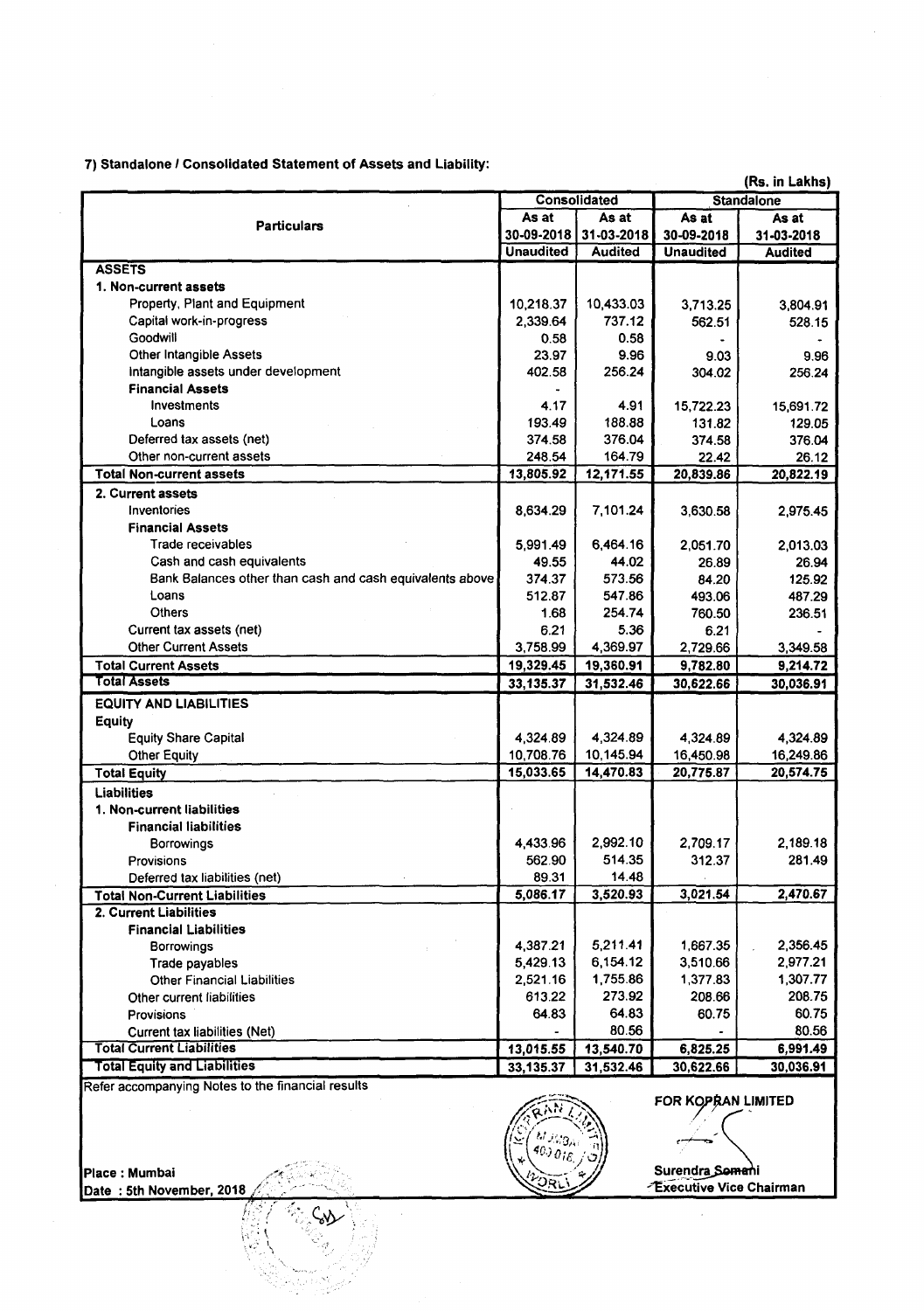## Website: www.kico.net • E-mail: kico@kico.net<br>CHAPTEPED ACCOUNTANTS  $\_$  CHARTERED ACCOUNTANTS

6-B&C, Pil Court, 6th Floor, 111, M. Karve Road, Churchgate, Mumbai - 400 020. Tel.: (+91-22) 4311 5000 Fax: 4311 5050

12-B, Baldota Bhavan, 5th Floor, 117, M. Karve Road, Churchgate, Mumbai - 400 020. Tel.: (+91-22) 4311 6000 Fax: 4311 6060

Independent Auditor's Review Report on Quarterly Unaudited Standalone Financial Results of Kopran Limited Pursuant to the Regulation 33 of the Securities and Exchange Board of India (Listing Obligations and Disclosure Requirements) Regulations, 2015

## To the Board of Directors of Kopran Limited

1. We have reviewed the accompanying Statement of Unaudited Standalone Financial Results of Kopran Limited, ("the Company") for the quarter and half year ended September 30, 2018 ("the Statement"), being submitted by the Company pursuant to the requirement of Regulation 33 of the SEBI (Listing Obligations and Disclosure Requirements) Regulations, 2015, read with SEBI Circular No. CIR/CFD/FAC/62/2016 dated July 05, 2016.

The Statement, which is the responsibility of the Company's Management and approved by the Board of Directors, has been prepared in accordance with the recognition and measurement principles laid down in the Indian Accounting Standard ("Ind AS") 34 "Interim Financial Reporting", prescribed under section 133 of the Companies Act, 2013 read with relevant rules issued thereunder and other accounting principles generally accepted in India. Our responsibility is to issue a report on the Statement based on our review.

2. We conducted our review of the Statement in accordance with the Standard on Review Engagements (SRE) 2410 'Review of Interim Financial Information Performed by the Independent Auditor of the Entity', issued by the Institute of Chartered Accountants of India. This Standard requires that we plan and perform the review to obtain moderate assurance as to whether the Statement is free of material misstatement. A review is limited primarily to inquiries of Company personnel and analytical procedures applied to financial data and thus provides less assurance than an audit. We have not performed an audit and, accordingly, we do not express an audit opinion.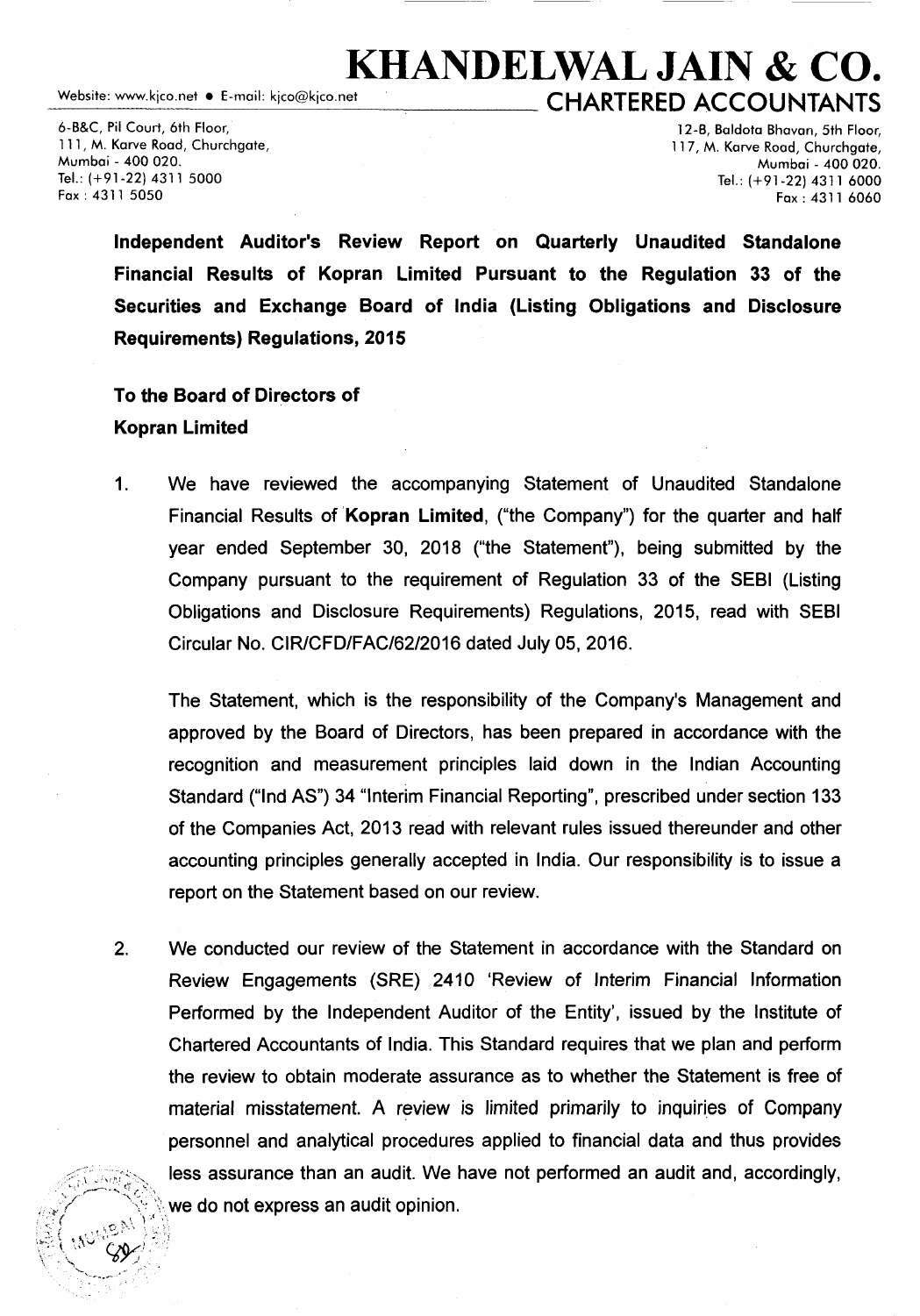CHARTERED ACCOUNTANTS

- 2 -

3. Based on our review conducted as above, nothing has come to our attention that causes us to believe that the accompanying Statement of Unaudited Standalone Financial Results, prepared in accordance with the aforesaid Indian Accounting Standards (Ind AS) prescribed under section 133 of the Companies Act, 2013 read with relevant rules issued thereunder and other recognized accounting practices and policies generally accepted in India, has not disclosed the information required to be disclosed in terms of Regulation 33 of the SEBI (Listing Obligations and Disclosure Requirements) Regulations, 2015, read with SEBI Circular No. CIR/CFD/FAC/62/2016 dated July 5, 2016, including the manner in which it is to be disclosed, or that it contains any material misstatement.

For KHANDELWAL JAIN & CO. Chartered Accountants, Firm Registration No.: 105049W

Gund

(S.S. SHAH) PARTNER Membership No.: 33632

Place: Mumbai Date : November 05, 2018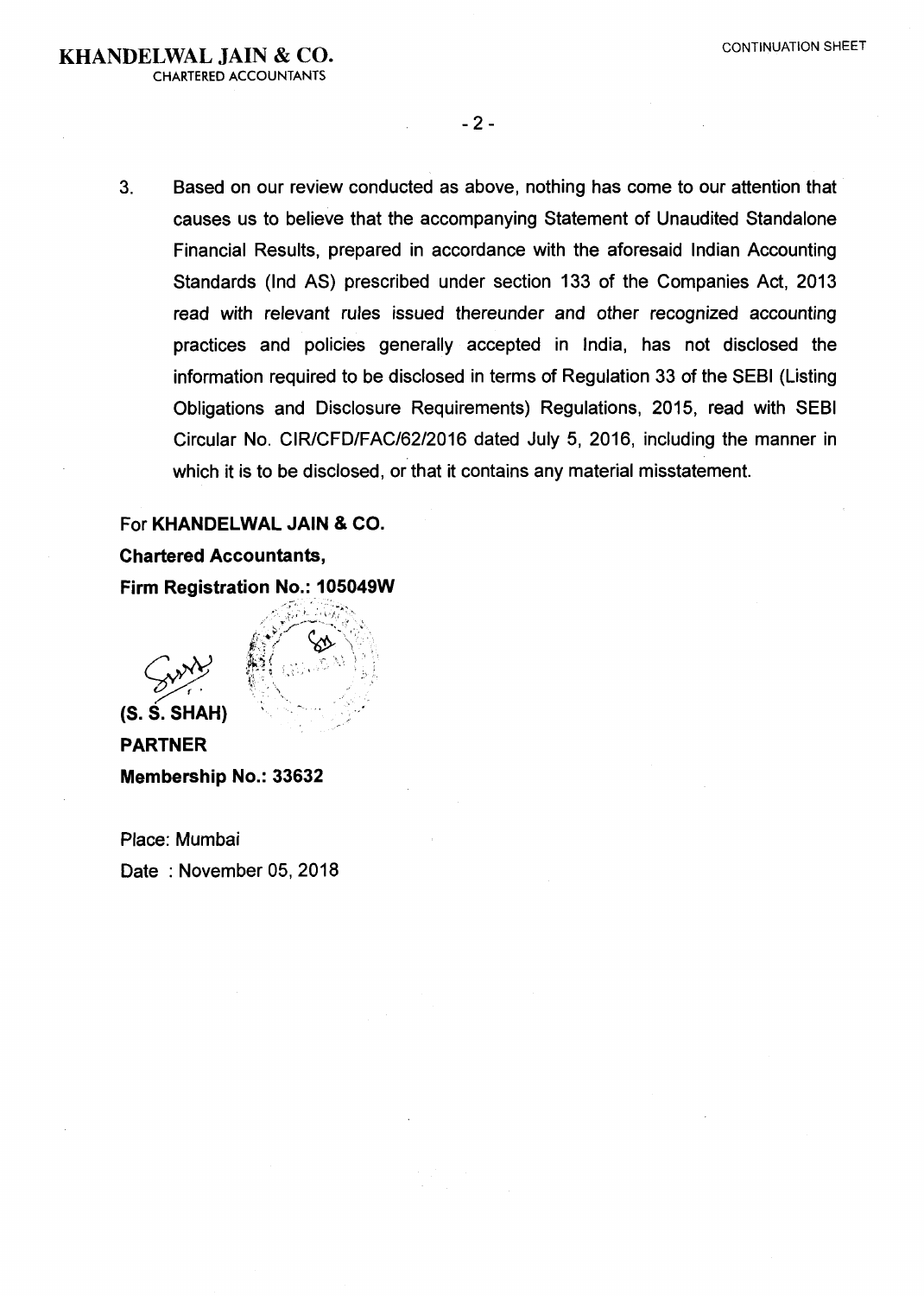Website: www.kjco.net • E-mail: kjco@kjco.net

## KHANDELWAL JAIN & CO. CHARTERED ACCOUNTANTS

6-B&C, Pil Court, 6th Floor, 111, M. Karve Road, Churchgate, Mumbai - *400* 020. Tel.: (+91-22) 4311 5000 Fax: 4311 5050

 $\mathscr{C}$   $\rightarrow$  $\mathbb{R}\rightarrow\mathbb{Z}$ 

12-B, Boldoto Bhavon, 5th Floor, 117, M. Karve Road, Churchgate, Mumbai - *400* 020. Tel.:  $(+91-22)$  4311 6000 Fax: 4311 6060

Independent Auditor's Review Report on Quarterly Unaudited Consolidated Financial Results of Kopran Limited Pursuant to the Regulation 33 of the Securities and Exchange Board of India (Listing Obligations and Disclosure Requirements) Regulations, 2015.

## To the Board of Directors of Kopran Limited

1. We have reviewed the accompanying Statement of Unaudited Consolidated Financial Results of Kopran Limited, ("the Parent" or "the Company") and its subsidiaries (the parent and its subsidiaries together referred to as "the Group") for the quarter and half year ended September 30, 2018 ("the Statement"), being submitted by the Parent pursuant to the requirement of Regulation 33 of the SEBI (Listing Obligations and Disclosure Requirements) Regulations, 2015, read with SEBI Circular No. CIR/CFD/FAC/62/2016 dated July 05, 2016.

The Statement, which is the responsibility of the Parent's Management and approved by the Board of Directors, has been prepared in accordance with the recognition and measurement principles laid down in the Indian Accounting Standard ("Ind AS") 34 "Interim Financial Reporting", prescribed under Section 133 of the Companies Act, 2013 read with relevant rules issued thereunder and other accounting principles generally accepted in India. Our responsibility is to issue a report on the Statement based on our review.

2. We conducted our review of the Statement in accordance with the Standard on Review Engagements (SRE) 2410 'Review of Interim Financial Information Performed by the Independent Auditor of the Entity' issued by the Institute of Chartered Accountants of India. This Standard requires that we plan and perform the review to obtain moderate assurance as to whether the Statement is free of material misstatement. A review is limited primarily to inquiries of Company personnel and analytical procedures applied to financial data and thus provides less assurance than an audit. We have not performed an audit and, accordingly, we do not express an audit opinion.  $\mathbb{E}\left(\begin{smallmatrix} w & w \end{smallmatrix} \right)$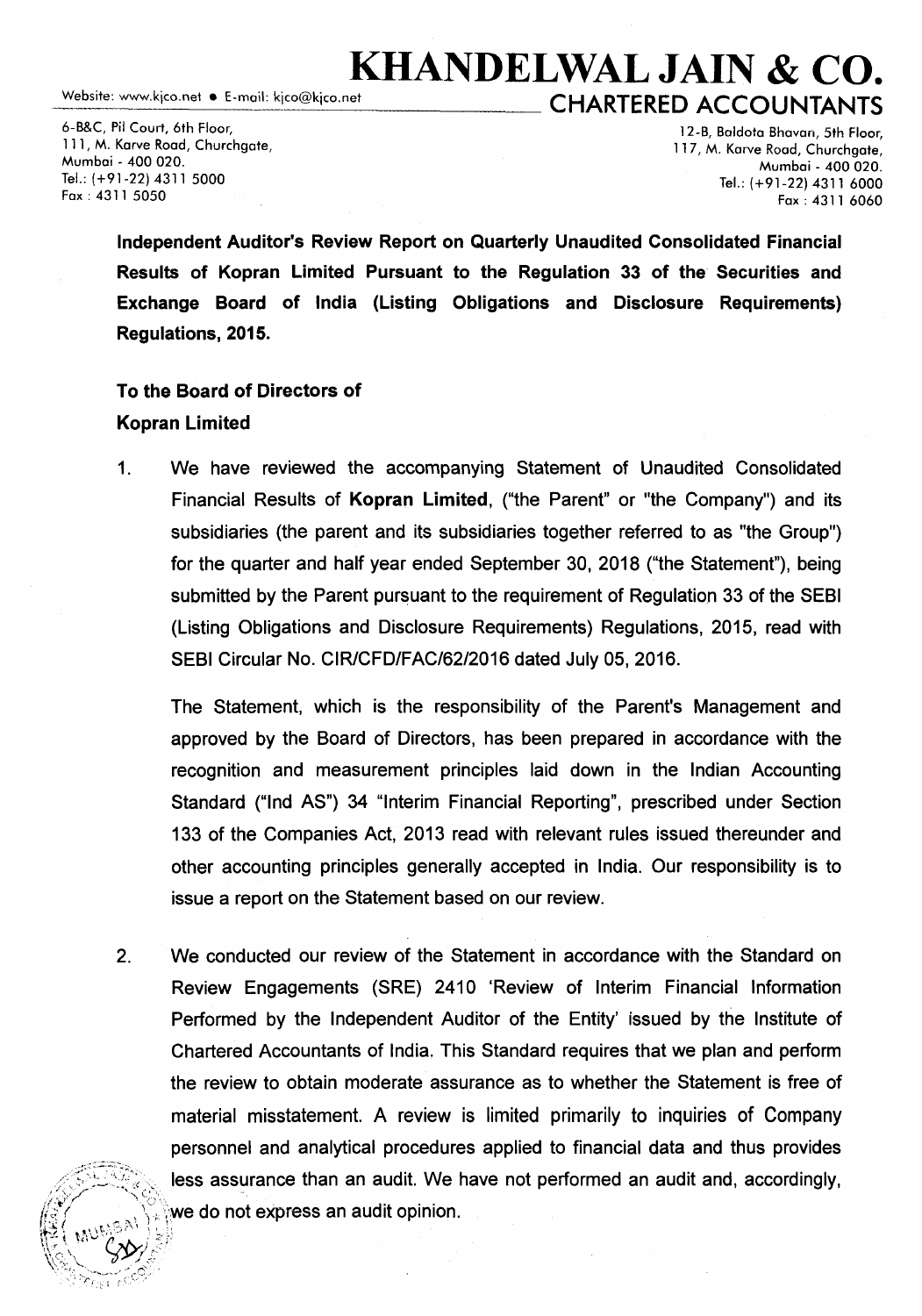CHARTERED ACCOUNTANTS

 $-2 -$ 

3. The Statement includes the results of the following subsidiaries:

- Kopran Research Laboratories Limited
- Kopran Lifesciences Limited
- Kopran (H. K) Limited.
- 4. (a) We did not review the interim financial results and other financial information relating to two subsidiaries whose interim financial results, before consolidation adjustments, reflect total assets Rs. 21,803.29 lakhs as at September 30, 2018, total revenues of Rs. 4,861. 73 lakhs and Rs. 8,432.40 lakhs, profit after tax of Rs. 74.14 lakhs and Rs. 188.29 lakhs and total comprehensive income of Rs. 73.11 lakhs and Rs. 201.56 lakhs for the quarter and half year ended September 30, 2018, respectively, as included in the accompanying Unaudited Consolidated Financial Results. These interim financial results and other financial information have been reviewed by the other auditors whose reports have been furnished to us by rhe management. Our conclusion on the unaudited quarterly financial results, in so far as it relates to such subsidiaries are based solely on the reports of the other auditors.
	- (b) We did not review the interim financial results relating to one foreign subsidiary, whose interim financial results reflect total assets of Rs. 253.68 lakhs as at September 30, 2018, total revenues of Rs. 69.84 lakhs and Rs. 112.98 lakhs, profit after tax of Rs. 0.06 lakhs and Rs. 0.34 lakhs and total comprehensive income of Rs. 0.06 lakhs and Rs. 0.34 lakhs, respectively, for the quarter and half year ended September 30, 2018 as included in the accompanying Unaudited Consolidated Financial Results, whose financial information have not been reviewed by their auditors and have been certified by the Management. According to the information and explanations given to us by the Management, these interim financial results are not material to the Group.

Our report is not modified in respect of these matters.

AUMEA